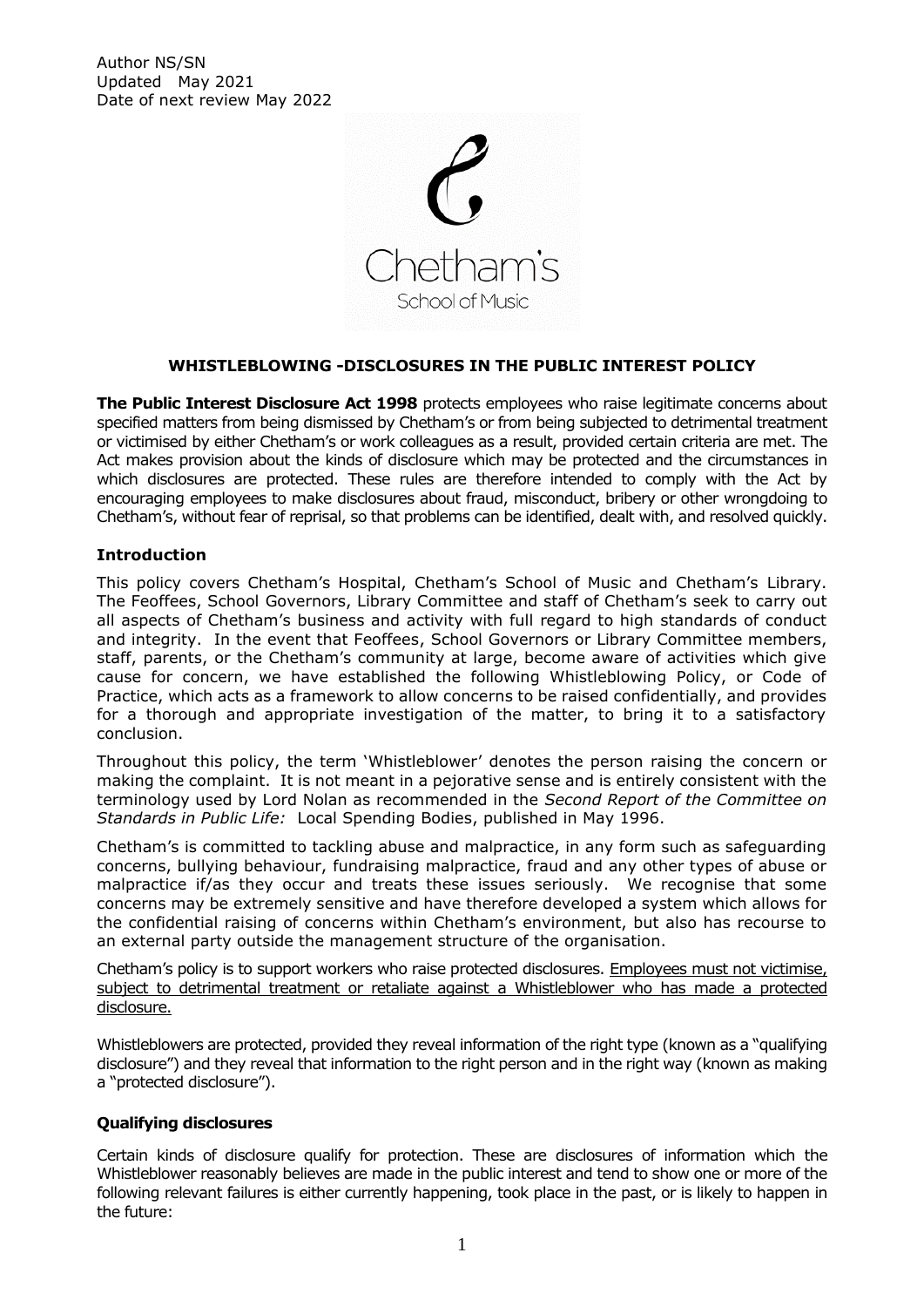- a criminal offence, including offences such as theft, fraud or acts of bribery
- the breach of a legal obligation
- a miscarriage of justice
- a danger to the health and safety of any individual
- damage to the environment
- deliberate concealment of information tending to show any of the above five matters.

Only disclosures of information that fall within one or more of these six categories qualify for protection.

The Whistleblower's belief must be reasonable, but it need not be correct. It might be discovered subsequently that they were, in fact, wrong or mistaken in their belief, but they must be able to show that they held the belief and that it was a reasonable belief to hold in the circumstances at the time of disclosure.

Note that it is not the Whistleblower's responsibility to investigate the matter, it is Chetham's responsibility.

The Whistleblower must also reasonably believe that their disclosure is made in the public interest. It will therefore not include disclosures which can properly be characterised as being of a personal rather than a wider public interest, for example a disclosure about a breach of the terms of their own contract of employment, which would be dealt with under Chetham's grievance procedures.

### **Protected disclosures**

For a qualifying disclosure to be a protected disclosure, the Whistleblower needs to make it to the right person and in the right way. There are a number of methods by which a protected disclosure can be made, but Chetham's always encourages all employees to raise any disclosure internally in the first instance.

The Whistleblower is protected if a qualifying disclosure is made to either:

- Chetham's or
- where the Whistleblower reasonably believes that the relevant failure relates solely or mainly to the conduct of a person other than Chetham's or any other matter for which a person other than Chetham's has legal responsibility, to that other person.

The Whistleblower will not be penalised for raising a qualifying disclosure even if it is not upheld, unless the complaint was both untrue and made with malice.

We are committed to maintaining a climate of trust and openness, so that a person who has a genuine concern or suspicion can raise the matter with full confidence that the matter will be appropriately considered and resolved.

If individuals raise malicious, unfounded concerns or attempt to make mischief, this will also be taken seriously and may constitute a disciplinary offence or require some other form of penalty appropriate to the circumstances.

### **What action should the Whistleblower take***?*

Individuals are encouraged to raise any qualifying disclosures that they may have by following the disclosure procedure set out below. Such disclosures should be made promptly so that investigation may proceed and any action taken expeditiously.

Chetham's encourages the Whistleblower to raise the matter internally in the first instance to allow those in positions of responsibility and authority the opportunity to right the wrong and give an explanation for the behaviour or activity.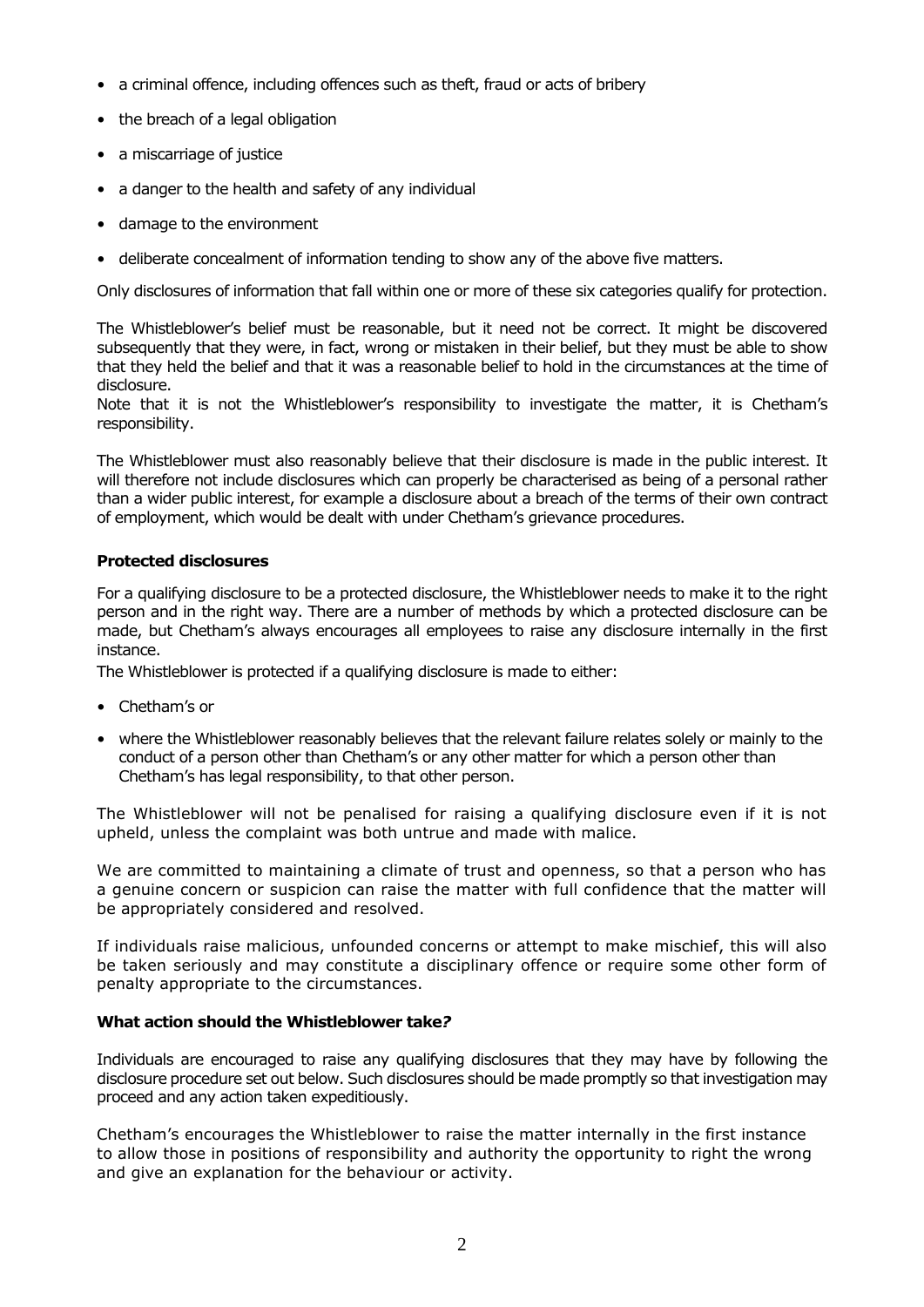We have designated a number of individuals to specifically deal with such matters and the Whistleblower is invited to decide which of those individuals would be the most appropriate person to deal with the matter:

| Paul Lee         | Chairman of Feoffees                                 |
|------------------|------------------------------------------------------|
| Malcolm Edge     | Chair of School Governing Body, Feoffee and Honorary |
|                  | Treasurer                                            |
| Hannah Barker    | Chair of Library Committee                           |
| Tom Redmond      | Joint Principal                                      |
| Nicola Smith     | Joint Principal                                      |
| Mrs Sarah Newman | <b>Bursar</b>                                        |
| Mrs Barbara Owen | Designated Safeguarding Lead                         |

The Whistleblower may prefer to raise the matter in person, by telephone, or in written form marked 'private and confidential' and addressed to one of the above-named individuals.

NB: If **safeguarding concerns** are raised the person to inform is the Joint Principal (NS) for concerns regarding any members of staff but if concerns are about the Joint Principal (NS) then the person to inform is Malcolm Edge, Chair of the School Governing Body. Safeguarding concerns will always include written notes and a first-hand account will be passed to the Designated Officer - DO (previously referred to as the Local Authority Designated Officer - LADO) within 24hrs of the concern being raised. The Safeguarding Concern Form (found in the Safeguarding & Child Protection Policy) may be used to record initial concerns but if the matter is to go to the DO, please use the DO referral form (also found in the Safeguarding & Child Protection Policy). Some staff have reporting permissions for the Child Protection Online Management System (CPOMS) which may be used to report a whistleblowing concern to the Joint Principal (NS) or Barbara Owen as DSL.

Safeguarding concerns may also be reported via the "Be Safe" button on Chetham's intranet system or through the Safeguarding Box, located near the entrance to the School Library, which are checked on a regular basis.

All matters will be treated in strict confidence and anonymity will be respected whenever possible.

### **The disclosure procedure**

This procedure applies to all permanent and temporary employees and workers. In addition, third parties such as volunteers, agency workers, consultants and contractors and any others who perform functions in relation to Chetham's should use it.

#### **How will the matter progress?**

All qualifying disclosures will be treated seriously. The disclosure will be promptly investigated and, as part of the investigatory process, the Whistleblower will be interviewed and asked to provide a written witness statement setting out the nature and details of their qualifying disclosure and the basis for it. Confidentiality will be maintained during the investigatory process to the extent that this is practical and appropriate in the circumstances. However, in order to effectively investigate a disclosure, Chetham's must be able to determine the scope of the investigation and the individuals who should be informed of or interviewed about the disclosure. Chetham's reserves the right to arrange for another manager to conduct the investigation other than the manager with whom the Whistleblower raised the matter.

Records will be kept of work undertaken and actions taken throughout the investigation. The investigating officer(s), possibly in conjunction with the appropriate Trustee Body, will consider how best to report the findings and what corrective action needs to be taken. This may include some form of disciplinary action or third-party referral, such as to the Police.

Whenever possible, the Whistleblower will be informed of the results of the investigation and the action taken to address the matter. Depending on the nature of the concern or allegation and whether or not it has been substantiated, the matter will be reported to the appropriate Trustee Body. If no action is to be taken, the reasons for this will be explained to the Whistleblower.

If the Whistleblower is dissatisfied with the conduct of the investigation or resolution of the matter or has genuine concerns that the matter has not been handled appropriately, the concerns should be raised with the investigating officer(s) and/or the appropriate Trustee Body.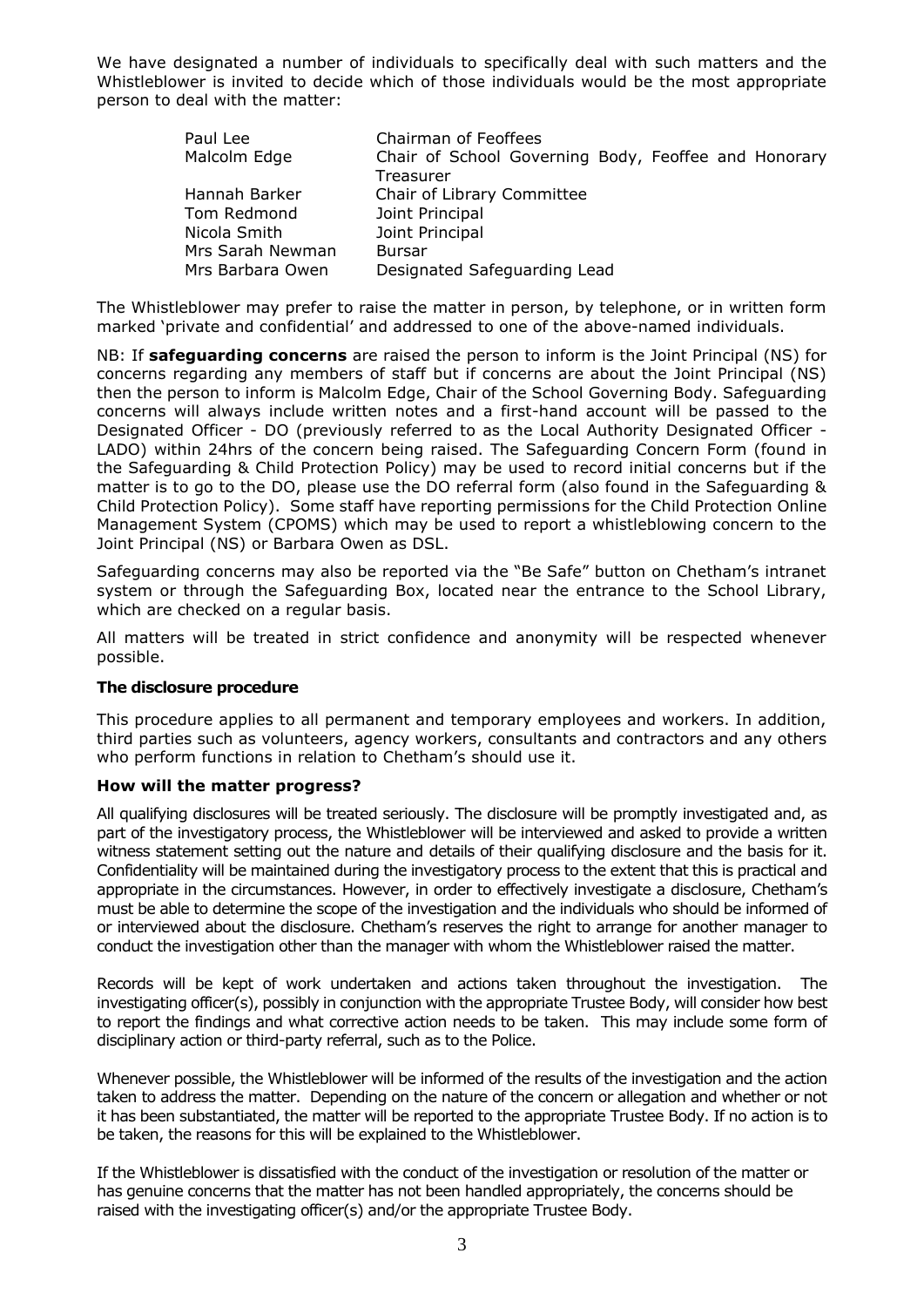The appropriate Trustee Body is:

| For School business     | $\sim$ 100 $\mu$                                                                                                                                                                                                                                                                                                                                                                                                                                                           | The School Governing Body                                |
|-------------------------|----------------------------------------------------------------------------------------------------------------------------------------------------------------------------------------------------------------------------------------------------------------------------------------------------------------------------------------------------------------------------------------------------------------------------------------------------------------------------|----------------------------------------------------------|
| For Library business    | $\frac{1}{2} \left( \frac{1}{2} \right) \left( \frac{1}{2} \right) \left( \frac{1}{2} \right) \left( \frac{1}{2} \right) \left( \frac{1}{2} \right) \left( \frac{1}{2} \right) \left( \frac{1}{2} \right) \left( \frac{1}{2} \right) \left( \frac{1}{2} \right) \left( \frac{1}{2} \right) \left( \frac{1}{2} \right) \left( \frac{1}{2} \right) \left( \frac{1}{2} \right) \left( \frac{1}{2} \right) \left( \frac{1}{2} \right) \left( \frac{1}{2} \right) \left( \frac$ | The Library Committee (acting on behalf of the Feoffees) |
| For Hospital business - |                                                                                                                                                                                                                                                                                                                                                                                                                                                                            | The Feoffees                                             |

If, on conclusion of the above stages, the Whistleblower reasonably believes that appropriate action has not been taken, they may then report the matter externally to the proper authority in accordance with the provisions of the Act. The Act sets out a number of prescribed external bodies or persons to which qualifying disclosures may be made and the Whistleblower can access these at:

[www.gov.uk/government/publications/blowing-the-whistle-list-of-prescribed-people-and](http://www.gov.uk/government/publications/blowing-the-whistle-list-of-prescribed-people-and-bodies--2)[bodies--2.](http://www.gov.uk/government/publications/blowing-the-whistle-list-of-prescribed-people-and-bodies--2)

If your concern is specifically related to the fundraising practice at Chetham's, you can also contact the Fundraising Regulator: [www.fundraisingregulator.org.uk.](http://www.fundraisingregulator.org.uk/) However, Chetham's always encourages everyone to raise their concerns directly in the first instance, rather than externally. This enables issues to be dealt with promptly and speedily.

# **Respecting confidentiality**

Wherever possible, Chetham's seeks to respect the confidentiality and anonymity of the Whistleblower and will as far as possible protect him/her from reprisals. We will not tolerate any attempt to victimise the Whistleblower or attempts to prevent concerns being raised and will consider any necessary disciplinary or corrective action appropriate to the circumstances.

### **Independent advice**

In the case of safeguarding it is always possible to contact Childline on 0800 1111 or

Manchester Safeguarding Children Board on 0161 234 3330. E: manchestersafeguardingboards@manchester.gov.uk

The NSPCC whistle-blowing helpline is 0808 0280285.

Employees and others who feel unsure about whether or how to raise a concern or want confidential advice can contact the independent charity Public Concern at Work on 0203 31172520 or email whistle@protect-advice.org.uk. Their lawyers can give free confidential advice on how to raise a concern about serious malpractice at work.

Free information and advice can also be obtained from the Advice, Conciliation and Arbitration Service (ACAS) – Telephone 08457 474747

General principles

- Be aware of the importance of eliminating fraud, fundraising malpractice, misconduct, bribery or other wrongdoing at work. Report anything that you become aware of that is illegal or unlawful
- Victimisation of an employee or worker, or subjecting them to any form of detrimental treatment or retaliation (including bullying and harassment), for raising a protected disclosure under this procedure will not be tolerated by Chetham's, may be a disciplinary offence and will be dealt with under Chetham's disciplinary procedures. Depending on the seriousness of the offence, it may amount to potential gross misconduct and could result in your summary dismissal.
- Be aware that you can also be held personally liable for any act of victimisation or detrimental treatment of an employee or worker on the ground that they made a protected disclosure.